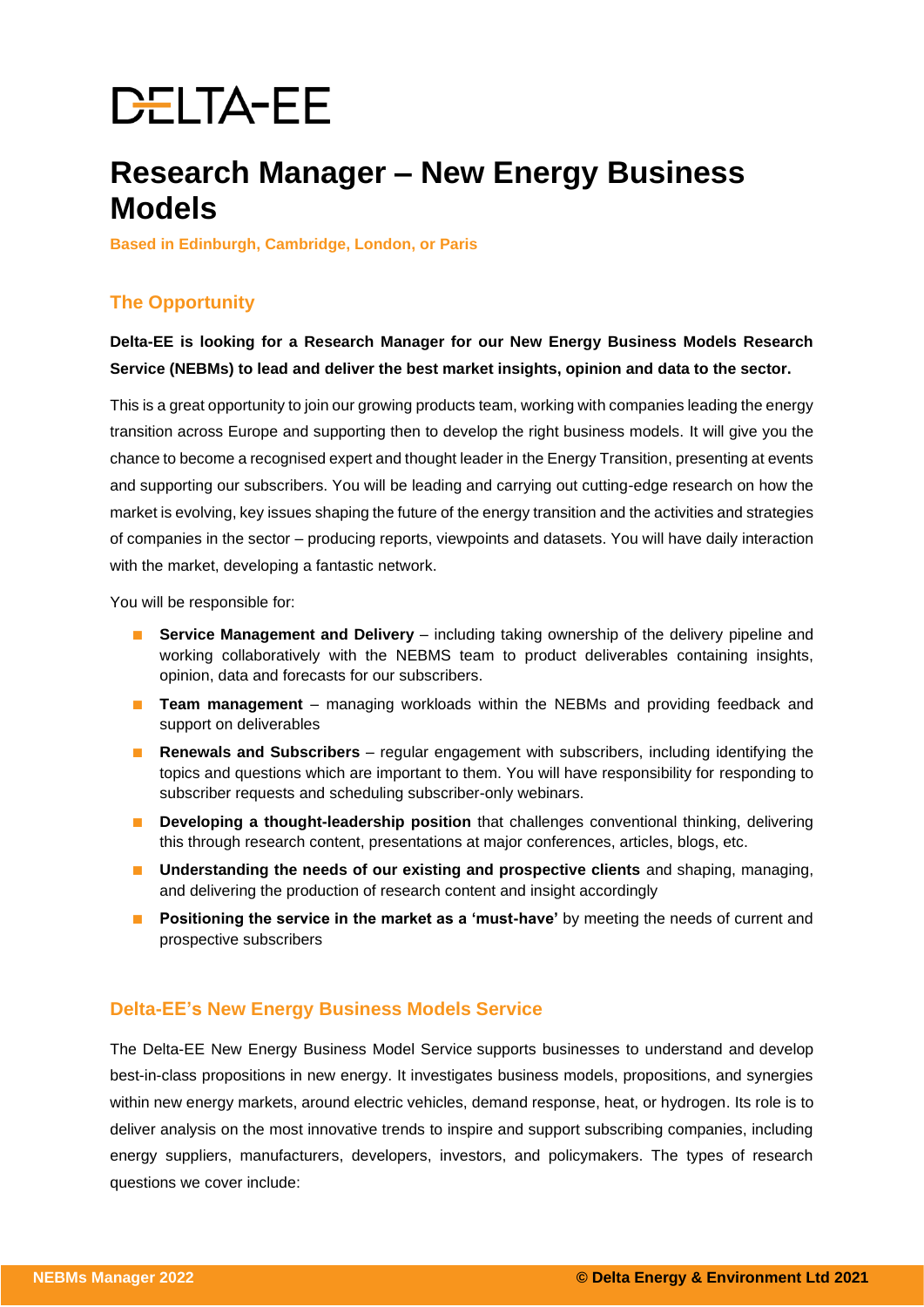# DELTA-EE

- How are innovative propositions gaining traction in the market?
- How can emerging technologies be used to deliver compelling new business models?
- How quickly will the energy transition progress ?
- How are others from incumbents to new entrants responding to the threats and capturing opportunities?

The research service provides data, qualitative analysis, and opinion to help subscribing companies make important decisions on where to focus and how to develop customer-centric propositions.

### **Requirements and Qualifications**

If you have the right skills for the job, we want to hear from you. We encourage applications from the right candidates regardless of age, disability, gender identity, sexual orientation, religion, belief, or race.

#### **For this position, you will be able to demonstrate:**

- 2+ years' experience in relevant aspects of the energy transition, working with for example (but not limited to) energy companies, technology manufacturers, policy makers, 'start-ups' or industry associations.
- **■** Preferably with experience in a similar project management or service management role.
- Excellent analytical and problem-solving skills able to quickly understand and simplify complex issues using creative, analytical, and logical approaches, dealing with both qualitative and quantitative information.
- Excellent interpersonal, writing and communication skills.
- Collaborative and team-oriented working skills.
- Evidence of your ability to apply a variety of research methods, including face-to-face and telephone discussion with industry experts and other professionals.
- The ability to synthesise information and insight from a variety of sources, to create impactful research for our clients.
- A willingness to develop new industry contacts and clients and attend events where required.
- Commercial acumen the ability to think commercially about the needs of our clients.

# **About Delta-EE – Experts in New Energy**

Delta-EE is Europe's leading research and consulting company helping organisations develop the right strategies, business models and customer propositions for the energy transition. The depth and breadth of our expertise in the energy transition space makes Delta-EE unique and our mission is to help our clients successfully navigate the change from 'old energy' to 'new energy'. We provide bespoke consultancy and subscription research services which answer critical questions that impact our clients' businesses and allow clients to access in-depth research in a specific knowledge area.